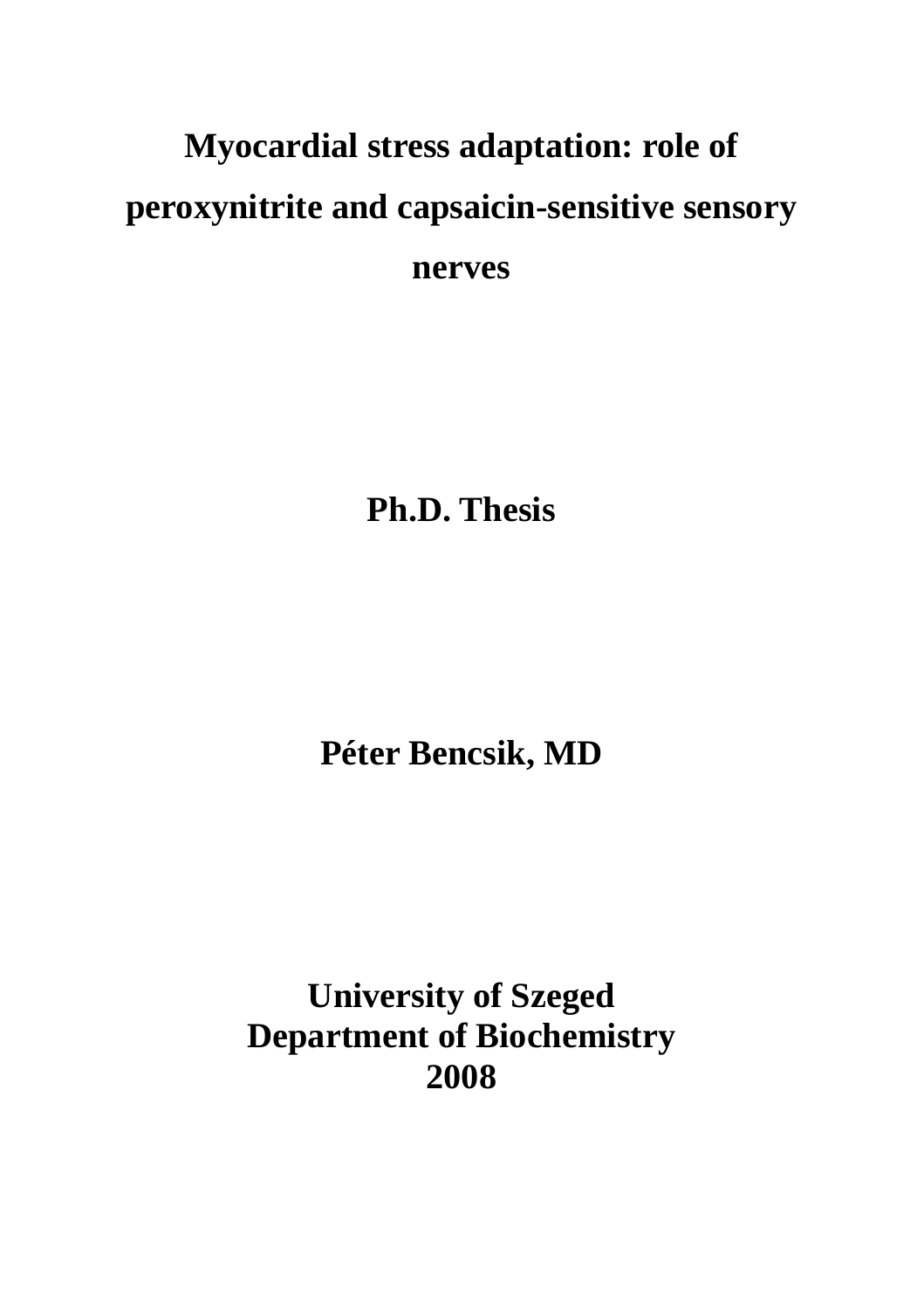## **INTRODUCTION**

Short ischaemic episodes increase tolerance against subsequent severe ischaemia in the heart and in other tissues. This phenomenon is termed ischaemic preconditioning. Preconditioning involve reduction of necrotic tissue mass (infarct size), improvement of cardiac performance and reduction of arrhythmias following ischaemia and reperfusion. There is still a considerable debate regarding the exact cellular mechanism of ischaemic preconditioning. Among several other mediators, nitric oxide (NO), oxygen free radicals as peroxynitrite (ONOO), and antioxidant enzymes have been suggested to be, and also refuted as key triggers and mediators of preconditioning. In this study we focused on the role of reactive oxygen species, especially ONOO in the development of classic preconditioning.

ONOO<sup>-</sup> is a powerful oxidant species, which can be formed in vivo by the non-enzymatic reaction of nitric oxide and superoxide  $(O_2^-)$  anion at an extremely rapid rate limited only by diffusion. It is widely accepted now that enhanced peroxynitrite formation contributes to oxidative and nitrosative stress in a variety of cardiovascular and other pathologies. It has been shown that ONOO is produced during the acute reperfusion of ischaemic hearts and that drugs which inhibit ONOO<sup>-</sup> formation or antagonize its toxicity protect the heart from reperfusion injury. In contrast, increasing evidence suggests that physiological levels of ONOO may act as a regulator of several physiological functions. Endogenous ONOO- has been shown to trigger ischaemic stress adaptation of the rat myocardium, and to activate stress response pathways.

Chemical preconditioning is a novel and practical strategy of cardioprotection and neuroprotection. The term chemical preconditioning was used first by Riepe and Ludolph for the induction of hypoxic tolerance by using 3-nitropropionic acid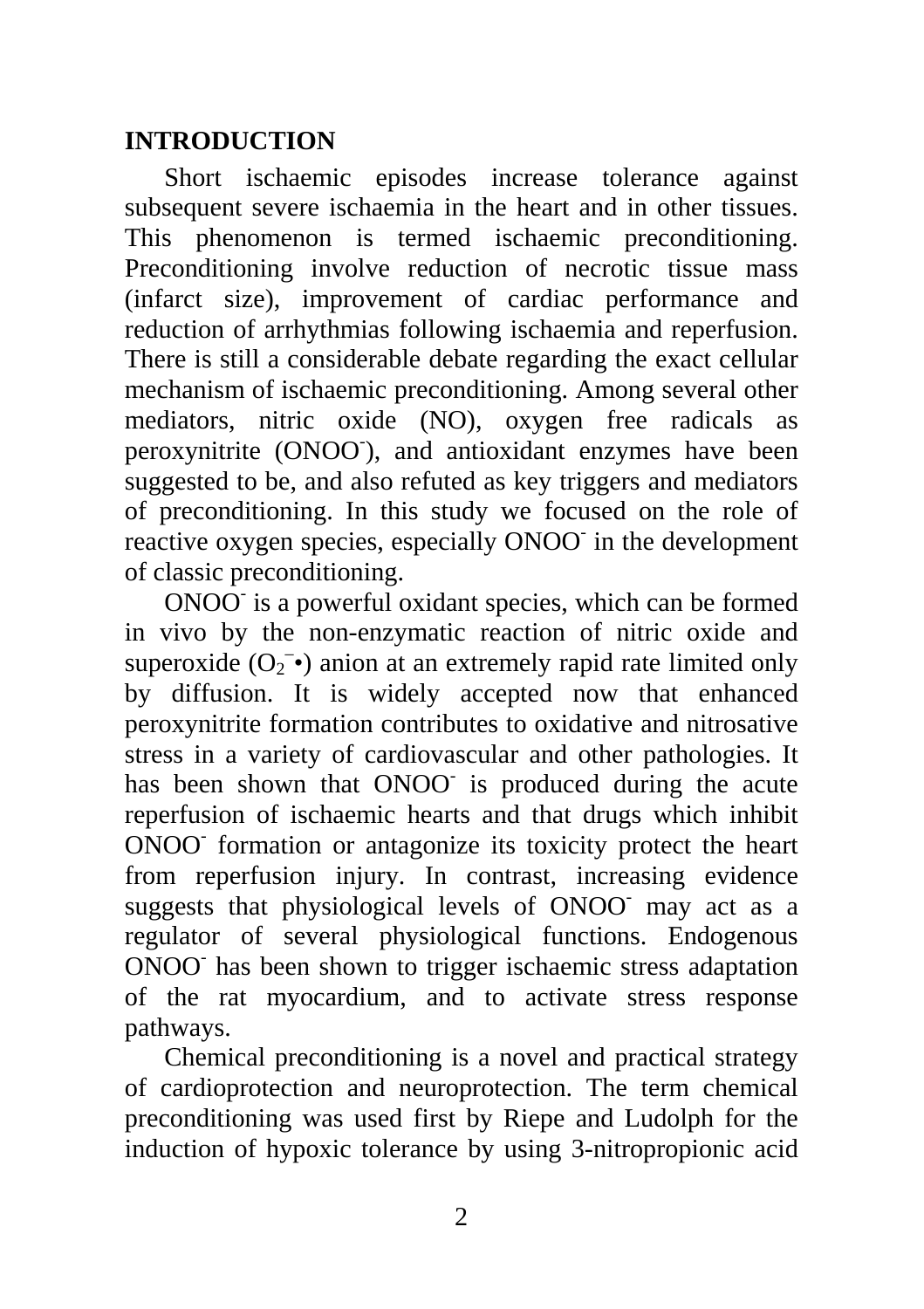(3-NPA) in the brain. 3-NPA, a plant mycotoxin, is an irreversible inhibitor of succinate dehydrogenase which is an important enzyme of the Szent-Györgyi-Krebs cycle in complex II of the mitochondrial electron transport chain. Subtoxic chemical inhibition of oxidative phosphorylation can induce preconditioning. The action mechanism of 3-NPA strongly relates to the generation of reactive oxygen species, especially ONOO. We have previously shown that ONOO triggers ischaemic preconditioning in the heart and that ischaemic preconditioning in turn attenuates the overproduction of NO, superoxide anion  $(O_2^- \bullet)$ , and ONOO<sup>-</sup> during a subsequent episode of ischaemia and reperfusion, thereby confers cardioprotection. Although 3-NPA administration is a well-established method to induce chemical preconditioning in the brain, little is known on the effect of 3- NPA induced chemical preconditioning in the myocardium.

In contrast to the adrenergic and cholinergic innervation of the heart, less attention has been paid to the functional significance of the rich sensory innervation of the myocardium and the coronary vascular system. Sensory nerves have strong influence on cardiac function and adaptive responses due to their NO and vasoactive peptide content, such as calcitonin gene-related peptide (CGRP) and substance P. The thin sensory nerve endings act as potential sensor machinery for ischaemia, since ischaemia, hypoxia, lactate,  $K^+$ , and low pH were shown to stimulate cardiac sensory nerves in association with a release of their transmitters. Very little is known about the physiological and pathological role of sensory nerves in the regulation of cellular functions in the heart. The mechanism of the development of sensory neuropathy due to the risk factors (e.g. diabetes, etc.) for cardiovascular diseases is also unknown. Capsaicin is a highly selective sensory neurotoxin that leads to a selective functional blockade and/or ablation of a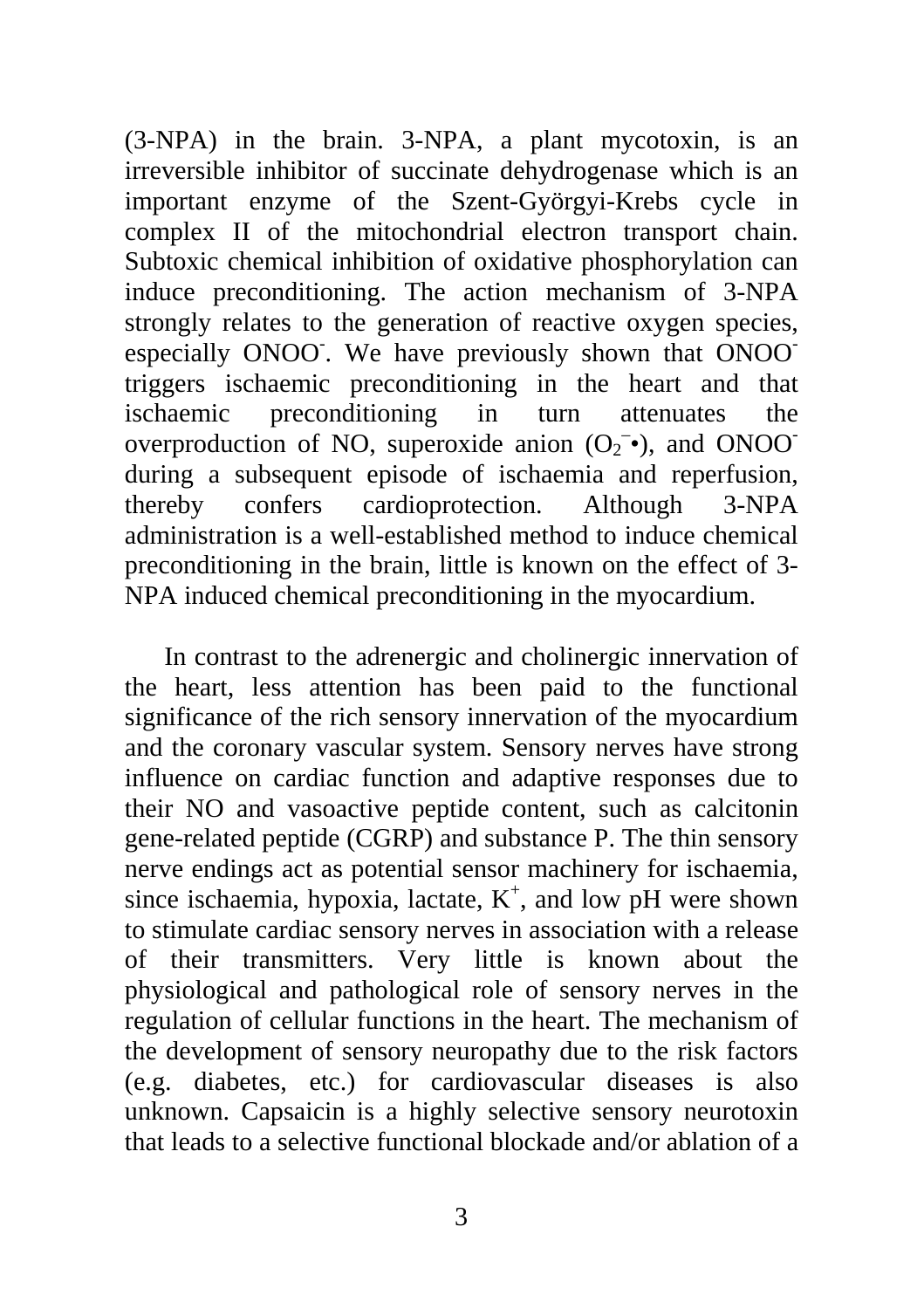morphologically well-defined population of primary sensory neurons. By the use of capsaicin, we and others have previously shown that cardiac sensory nerves play a role in cardiac adaptation to ischaemic stress, i.e. ischaemic preconditioning and in the regulation of cardiac NO-cGMP system. Therefore, it seems that capsaicin-sensitive cardiac nerves regulate a series of complex cellular events contributing to physiological and pathological myocardial function. However, the exact role of capsaicin-sensitive sensory nerves and capsaicin receptor (TRPV1) in cellular mechanisms under normal and pathological conditions are largely unknown especially in the heart. The traditional biochemical and pharmacological approaches have been insufficient so far to explore the key cellular events in the heart due to depletion of sensory nerves. Surprisingly, no attempt has been made so far to explore gene expression changes induced by selective chemodenervation of sensory nerves by systemic capsaicin pretreatment in any tissues. We have previously shown that systemic capsaicin pretreatment leads to impaired myocardial relaxation with a concomitant decrease of cardiac NO content, however, its mechanism remained unclear. Decreased basal NO may lead to decreased peroxynitrite (ONOO<sup>-</sup>) formation and decreased S-nitrosylation of SERCA, the major player in myocardial relaxation. Nitrosylation of Cys349 has been shown to be responsible for the activation of the SERCA by ONOO- . Consequently, it is plausible to speculate that sensory chemodenervation-induced decrease in NO formation may lead to impaired relaxation of the myocardium via decreased ONOO<sup>-</sup> formation and S-nitrosylation of SERCA2a.

## **AIMS**

## *Study 1*

to investigate whether 3-NPA induces chemical preconditioning in the isolated rat heart and whether alterations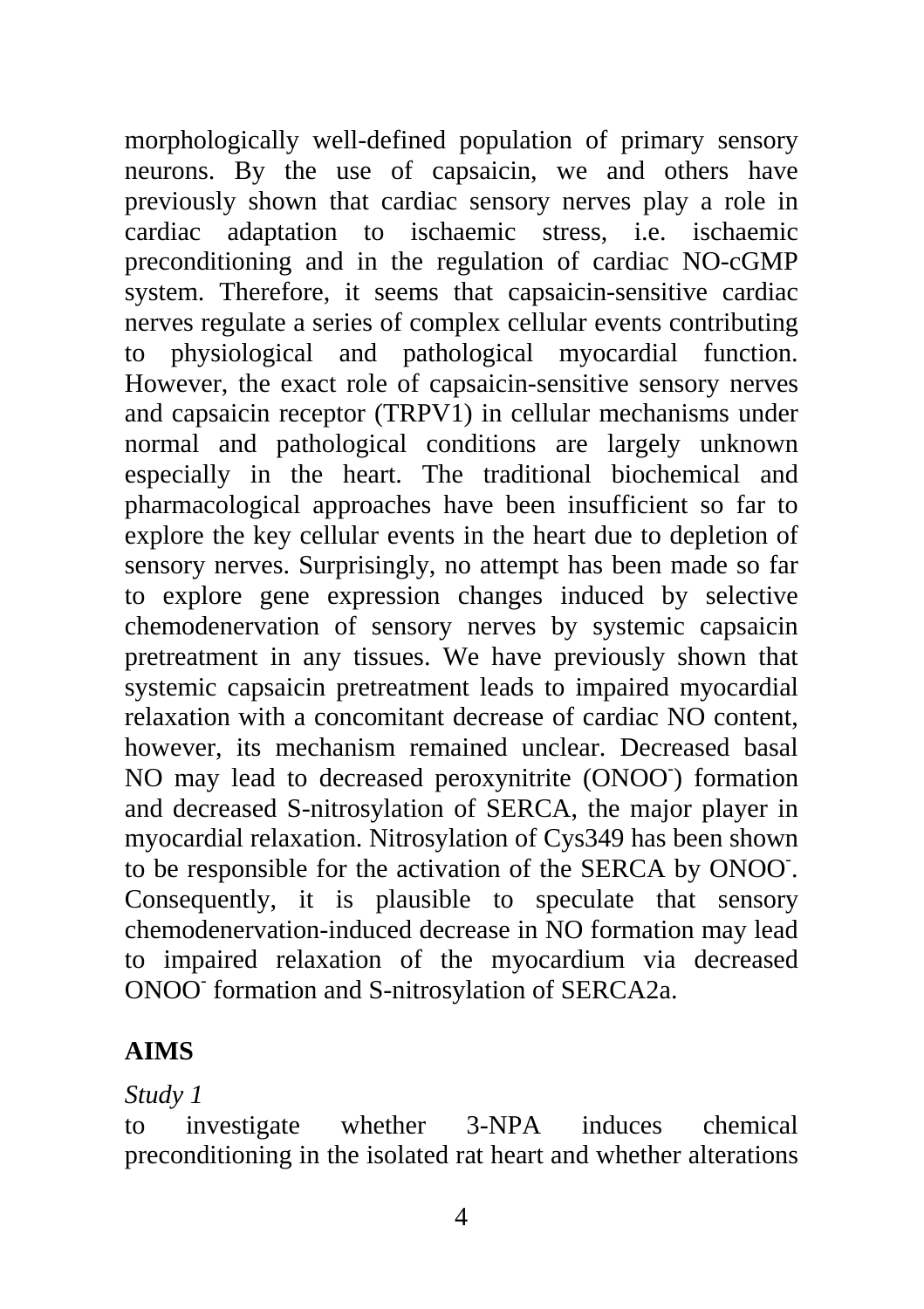of metabolism of NO,  $O_2^-$ , and ONOO<sup>-</sup> are involved in the cardioprotective effect of 3-NPA.

*Study 2:* 

to study if the selective sensory chemodenervation of the heart by capsaicin pretreatment leads to a decreased myocardial relaxation by the attenuation of ONOO formation, thereby reducing S-nitrosylation of SERCA2a. Furthermore, in the hope of identifying new cellular pathways regulated by capsaicin-sensitive cardiac sensory nerves, here we have used cDNA microarrays of 6400 genes to monitor gene expression pattern of the heart associated with chemodenervation of sensory nerves by systemic capsaicin pretreatment.

# **MATERIALS AND METHODS**

#### *Animals and experimental groups Study 1.*

Male Wistar rats weighing 300–350 g were used throughout the experiments without any treatment. Animals were divided into three groups: In the preconditioned group, served as positive control, after 10 min stabilization period, preconditioning was induced by three intermittent cycles of 5 min no-flow ischaemia, separated by 5 min aerobic perfusion, which was followed by 30 min global ischaemia and 120 min reperfusion. In the control group, solvent for 3-NPA was applied intraperitoneally 3 h before isolation of the hearts. After isolation of the hearts 10 min stabilization period followed by 30 min normal perfusion was applied, then hearts were subjected to 30 min global ischaemia followed by 120 min of reperfusion. In the 3-NPA treated group, animals were pretreated in vivo by a single injection of 3-NPA 3 h before the perfusion protocol. A single subtoxic dose of 3-NPA (20 mg  $kg^{-1}$ ) was applied intraperitoneally. After isolation of the hearts, 10 min stabilization period, 30 min aerobic perfusion, 30 min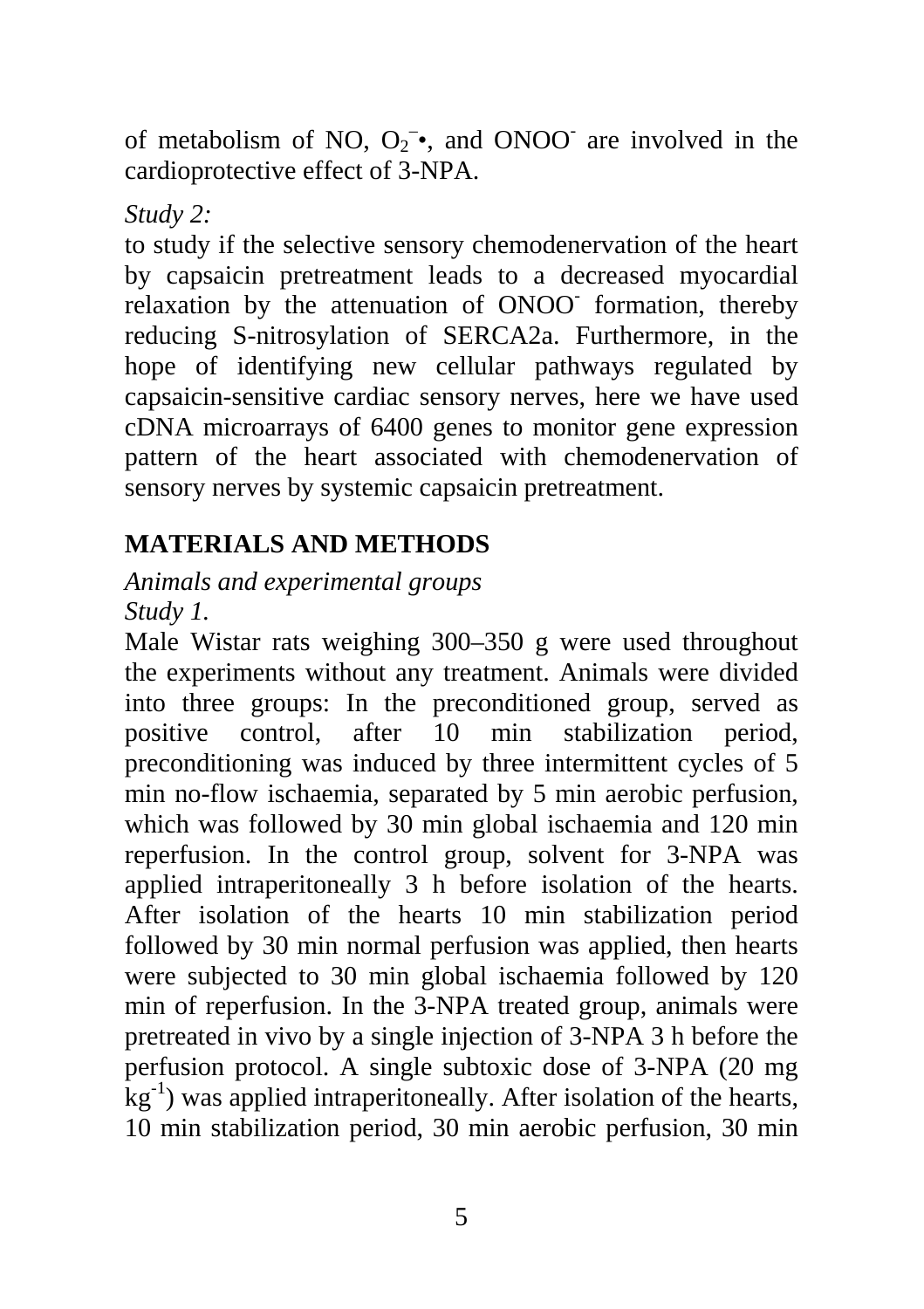global ischaemia, and 120 min reperfusion were applied as in the non-treated control group.

#### *Study 2.*

For selective chemodenervation of primary sensory nerves, rats were treated with solvent or capsaicin subcutaneously in the sequence of 10, 30, and 50 mg  $kg^{-1}$  single daily doses in 1 mL  $kg^{-1}$  volume for 3 days. To exclude any nonspecific pharmacological effects of capsaicin, isolated heart experiments were commenced seven days after the last injection when depletion of peptide-containing myocardial sensory nerves is already complete. Hearts form capsaicin- and solvent-treated animals were isolated and perfused for measurement of cardiac function and biochemical parameters.

## *Measurement of cardiac NO metabolism*

To examine the role of NO in chemical preconditioning and in the selective sensory chemodenervation, in separate experiments, NO content of ventricular tissue was measured using electron spin resonance (ESR) spectroscopy after in vivo spin trapping with the NO-specific  $Fe^{2+}$ -diethyldithiocarbamate. To estimate endogenous enzymatic NO production,  $Ca^{2+}$ -dependent and  $Ca^{2+}$ -independent NO synthase activities in ventricular homogenates were measured by the conversion of L- $[$ <sup>14</sup>C]arginine to L- $[$ <sup>14</sup>C]citrulline.

# *Measurement of enzymatic O2 – • production and degradation*

 $O_2$  • production in freshly minced ventricles was assessed by lucigenin-enhanced chemiluminescence. In situ detection of  $O_2$  anion was performed by confocal laser scanning microscopy using a fluorescent dye dihydroethidium. Activities of xanthine oxidoreductase (XOR) and NAD(P)H oxidase, major sources of  $O_2^-$  in rat hearts were determined from ventricular homogenates. XOR activity was determined by a fluorometric kinetic assay based on the conversion of pterine to isoxanthopterine. NAD(P)H-stimulated  $O_2^-$  production in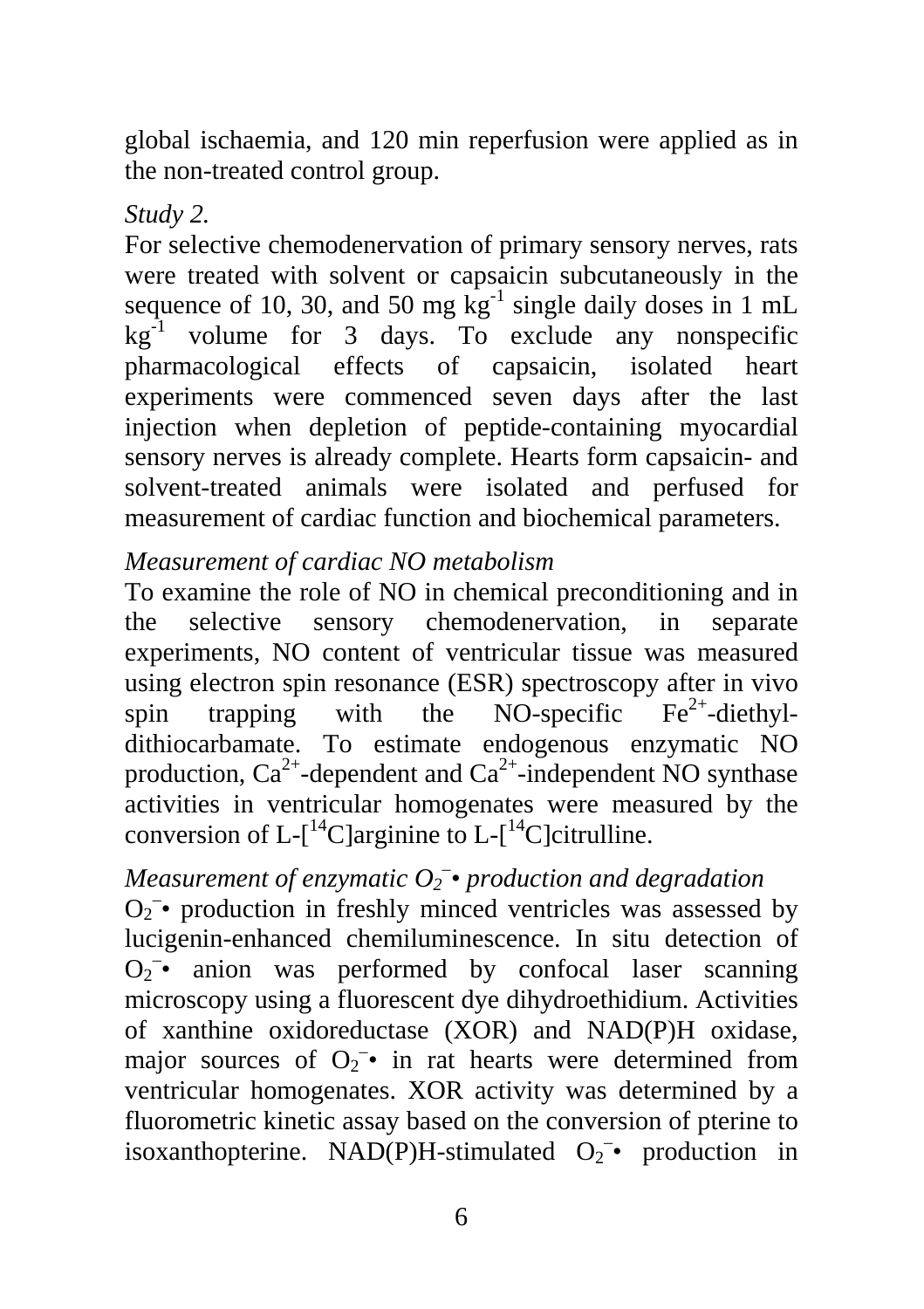freshly prepared ventricular homogenates was assessed by a lucigenin-enhanced chemiluminescence method. Total activity of superoxide dismutase (SOD), a major enzyme converting  $O_2$ <sup>-•to</sup> H<sub>2</sub>O<sub>2</sub>, was measured by a spectrophotometric assay using a kit.

#### *Measurement of nitrotyrosine, a marker of ONOO-*

To investigate the role of ONOO**-** , we measured free nitrotyrosine content as a marker of ONOO**-** formation by enzyme-linked immunosorbent assay (ELISA) in serum and in the myocardium, at the time of isolation of hearts. ONOOpromotes nitration of phenolic compounds such as tyrosine, the nitration of which leads to the formation of stable product, nitrotyrosine.

## *S-nitrosylation of SERCA2a*

To assess SERCA2a S-nitrosylation, SR was isolated as described previously by Komuro et al. Isolated SR fractions were resuspended in 40 µl solution containing 150 mM KCl and 1 mM TES to load 20 µg of total protein on 8% polyacrylamide gel. After electrophoresis and blotting, nitrocellulose membranes were incubated with mouse monoclonal anti-SERCA2a antibody or rabbit polyclonal SNO-Cys antibody. Membranes were developed with an enhanced chemiluminescence kit, exposed to X-ray film, scanned, and density of SNO-Cys bands were measured and normalized to the density of SERCA2a bands and SNO-Cys/SERCA2a ratio was expressed in arbitrary units.

# **RESULTS**

## *Study 1*

In control hearts, test ischaemia/reperfusion resulted in a large *infarction and LDH release*. When ischaemic preconditioning was applied before test ischaemia (positive control), both infarct size and LDH release significantly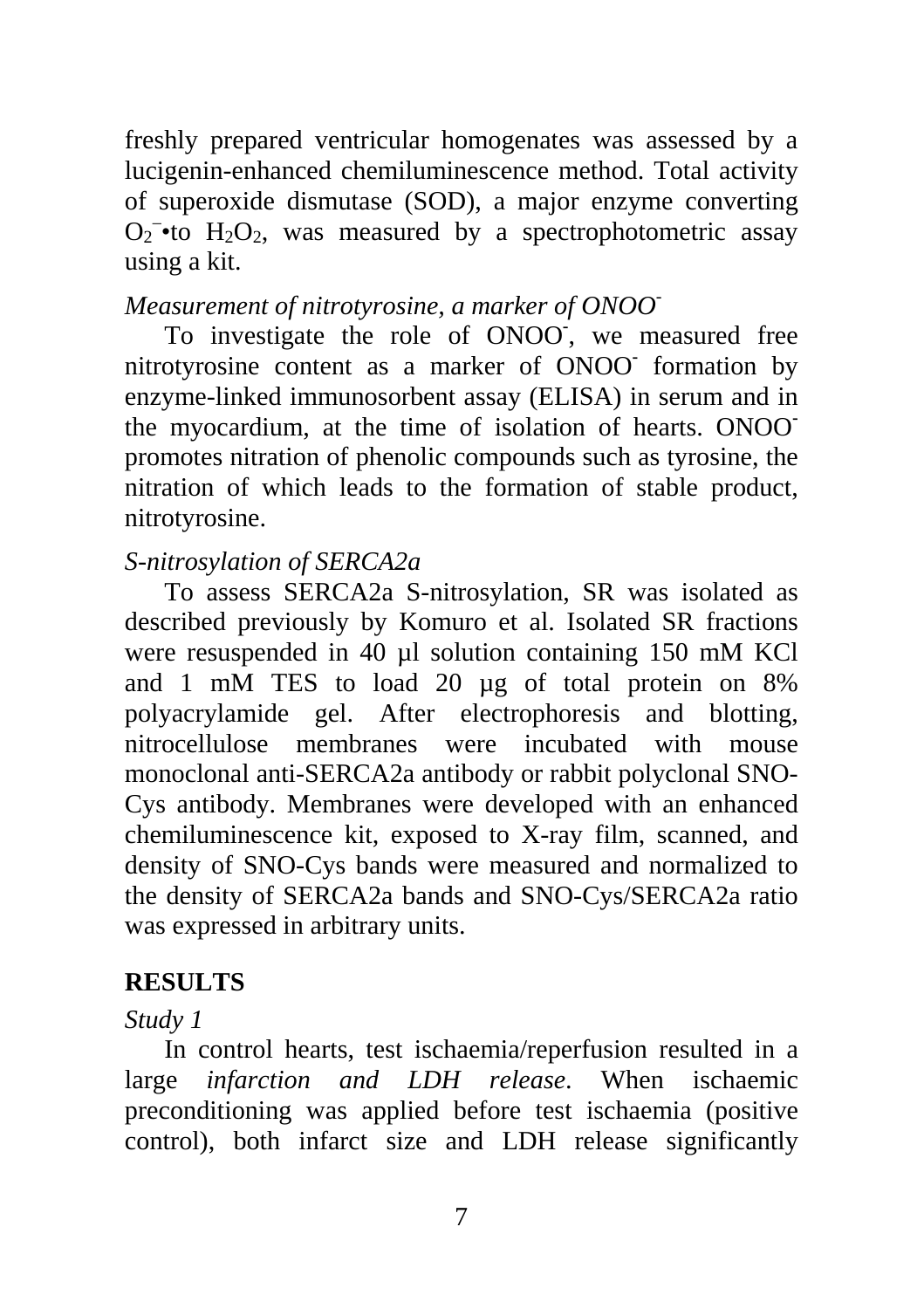decreased showing the protective effect of ischaemic preconditioning against acute ischaemia/reperfusion injury. Administration of 3-NPA 3 h before the perfusion protocol showed an infarct size limiting effect similar to that of ischaemic preconditioning. LDH release was significantly decreased by 3-NPA pretreatment when compared to controls, however, LDH release remained significantly higher than that observed in the ischaemic preconditioned group.

*Myocardial NO* content was significantly increased 3 h after 3-NPA treatment as measured by ESR spectroscopy after in vivo spin trapping of NO compared to the non-treated control group. Endogenous enzymatic sources of NO,  $Ca^{2+}$ dependent and  $Ca^{2+}$ -independent NOS activities in the myocardium were not affected by 3-NPA treatment.

*Cardiac*  $O_2$ <sup>-</sup> *•* generation was significantly decreased due to 3-NPA treatment as compared to controls. To test possible changes in the enzymatic synthesis of  $O_2^-$ , we measured activity of XOR, one of the major enzymatic source of  $O_2$  in rat hearts. XOR and XO enzyme activities were significantly decreased in the 3-NPA treated group. Other main sources of  $O_2$ <sup>-</sup> generation in the myocardium are the NADH and NADPH oxidases. NADPH oxidase activity was not influenced by 3- NPA treatment, however, NADH oxidase activity showed significant decrease when compared to controls. Total activity of myocardial SOD was not changed in 3-NPA-treated hearts when compared to controls.

*Plasma-free nitrotyrosine* (as a marker for systemic ONOOformation) was decreased approximately two-fold in 3-NPA treated rats as compared to controls.

#### *Study 2*

We measured parameters of *myocardial hemodynamics* to assess the effect of capsaicin-induced chemodenervation on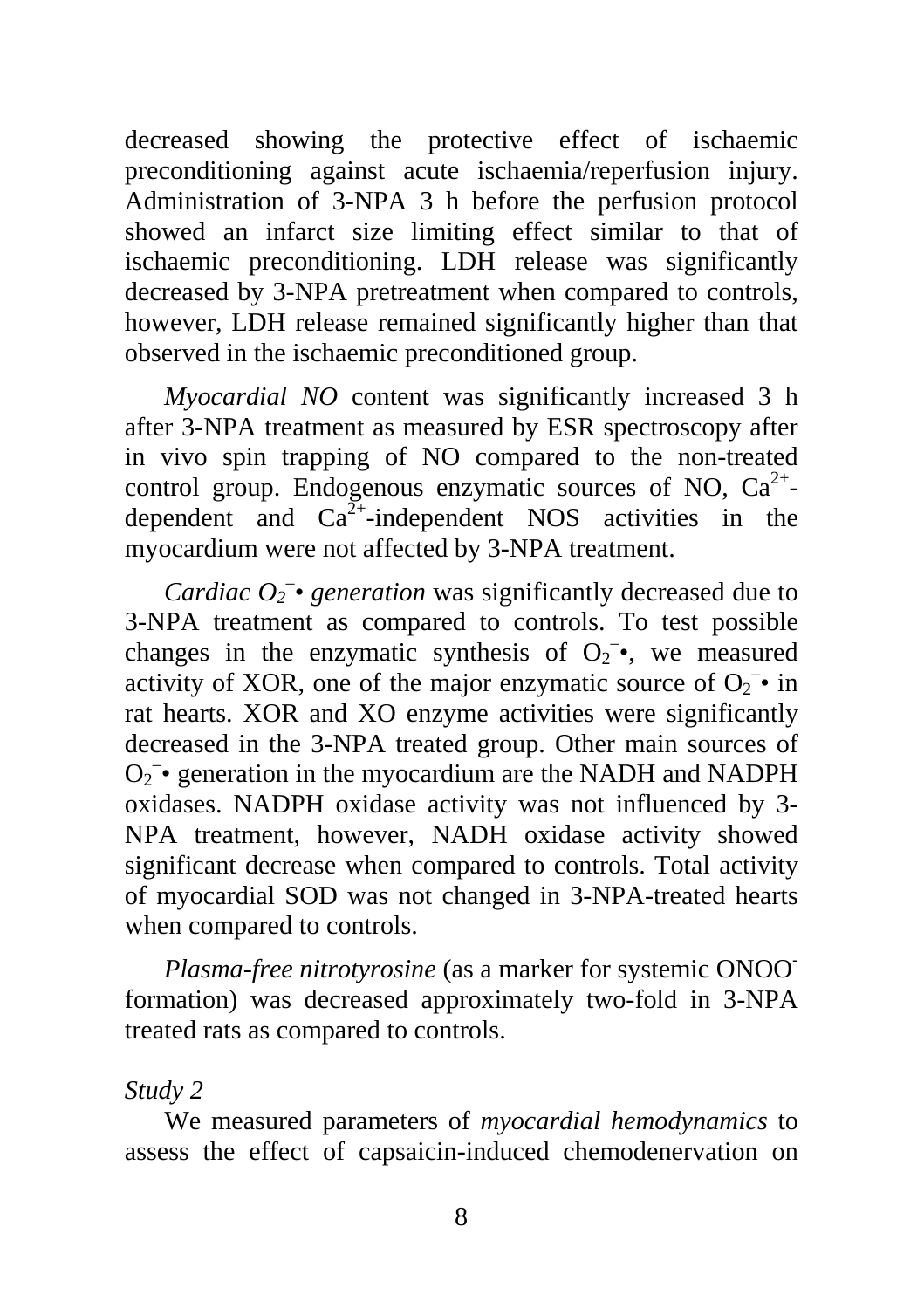basal cardiac function in isolated heart preparations. LVEDP, the most sensitive marker for myocardial relaxation, was significantly increased after systemic capsaicin treatment, while other functional parameters were not affected as compared to solvent-treated controls.

Among the 6400 rat genes examined by *DNA microarray* in the present study an average of 3324 showed significant intensity and 2.6% (86 genes) showed significantly altered expression: 47 genes exhibited significant up-regulation and 33 were down-regulated 7 days after the end of the systemic capsaicin-treatment protocol.

In the solvent treated group, *basal cardiac NO content* was detected by ESR spectroscopy. In the capsaicin-treated group, the specific signal for NO was markedly reduced to a level near the detection limit. To further explore cardiac NO synthesis, activities and gene expressions of NOS were measured.  $Ca^{2+}$ dependent activity significantly decreased in the capsaicinpretreated group, while  $Ca^{2+}$ -independent activity did not change. The mRNA level of endothelial NOS was significantly down-regulated by capsaicin-treatment, however, the expression of neuronal and inducible NOS was not affected.

To further test the mechanism of reduced cardiac NO due to systemic capsaicin pretreatment we systematically analyzed *myocardial*  $O_2$ <sup> $-$ </sup> synthesis and ONOO<sup>-</sup> formation. Myocardial  $O_2^-$ • as assessed by dihydroethidium staining was approximately 30% lower in the capsaicin-treated group, however, it was not statistically significant difference. We also measured the activity of XOR and NADPH oxidase enzyme activities, the major enzymatic sources of  $O_2$ <sup>-</sup> in rat hearts. There was no significant difference in activities of xanthine oxidase, xanthine dehydrogenase and NADPH oxidase. We also tested the total activity of SOD in the heart, which was significantly increased in the capsaicin pretreated group.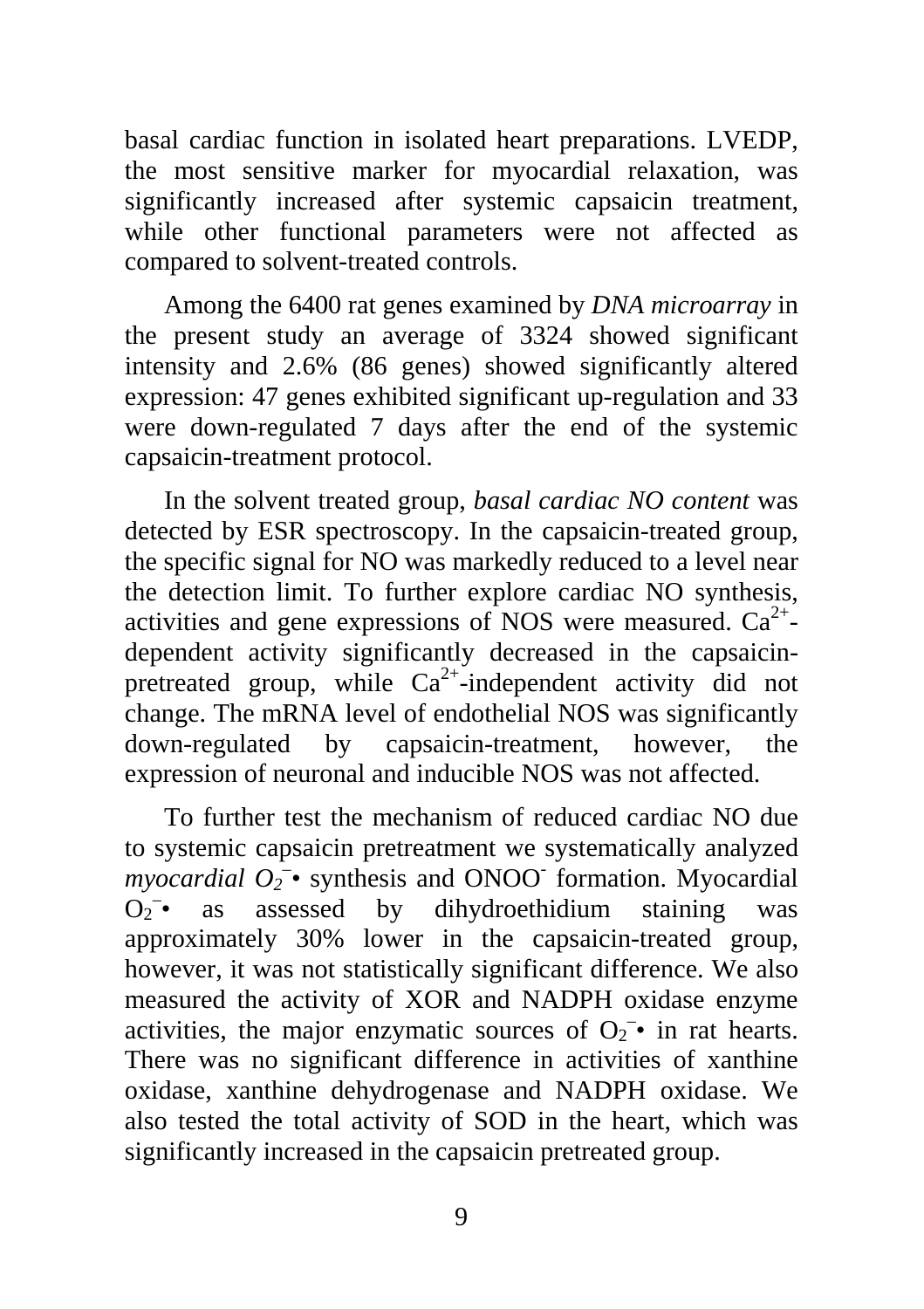We studied whether decreased NO synthesis and increased SOD activity due to chemodenervation changed basal *cardiac ONOO- formation* in cardiac and extracardiac tissues. Therefore, myocardial and serum free nitrotyrosine concentration was measured. Both serum and myocardial free nitrotyrosine markedly decreased in capsaicin-pretreated group when compared to controls.

To assess, if decreased ONOO may decrease the degree of *S-nitrosylation of cardiac SERCA2a*, we assessed Snitrosylation in cardiac sarcoplasmic reticulum preparations isolated from both group by Western blotting. We have found that sensory chemodenervation significantly decreased Snitrosylation of SERCA2a in the capsaicin-pretreated group when compared to solvent treated controls.

## **DISCUSSION**

In the present *study 1* we showed that cardiac NO signal intensity significantly increased in response to the 3-NPA administration, however, activities of endogenous enzymatic sources of NO,  $Ca^{2+}$ -dependent and  $Ca^{2+}$ -independent NO synthases, were not changed. According to these results, the increase in cardiac NO bioavailability cannot be explained by increased NO synthesis. Nevertheless, it is plausible to speculate that reduced formation of  $O_2$  • played a major role in the increased cardiac NO level found in our present study. Indeed, we have also shown here that chemical preconditioning with 3-NPA significantly decreased  $O_2^-$  level, and activities of XOR and NAD(P)H oxidase enzymes, major sources of  $O_2$ <sup>-</sup> in the rat heart. SOD activity, which is responsible for dismutation of  $O_2$ <sup>-•</sup> was not changed, therefore, it did not influence  $O_2$  • content after 3-NPA administration. These findings are supported by Riepe et al., who reported that chemical preconditioning induced by 3-NPA delayed the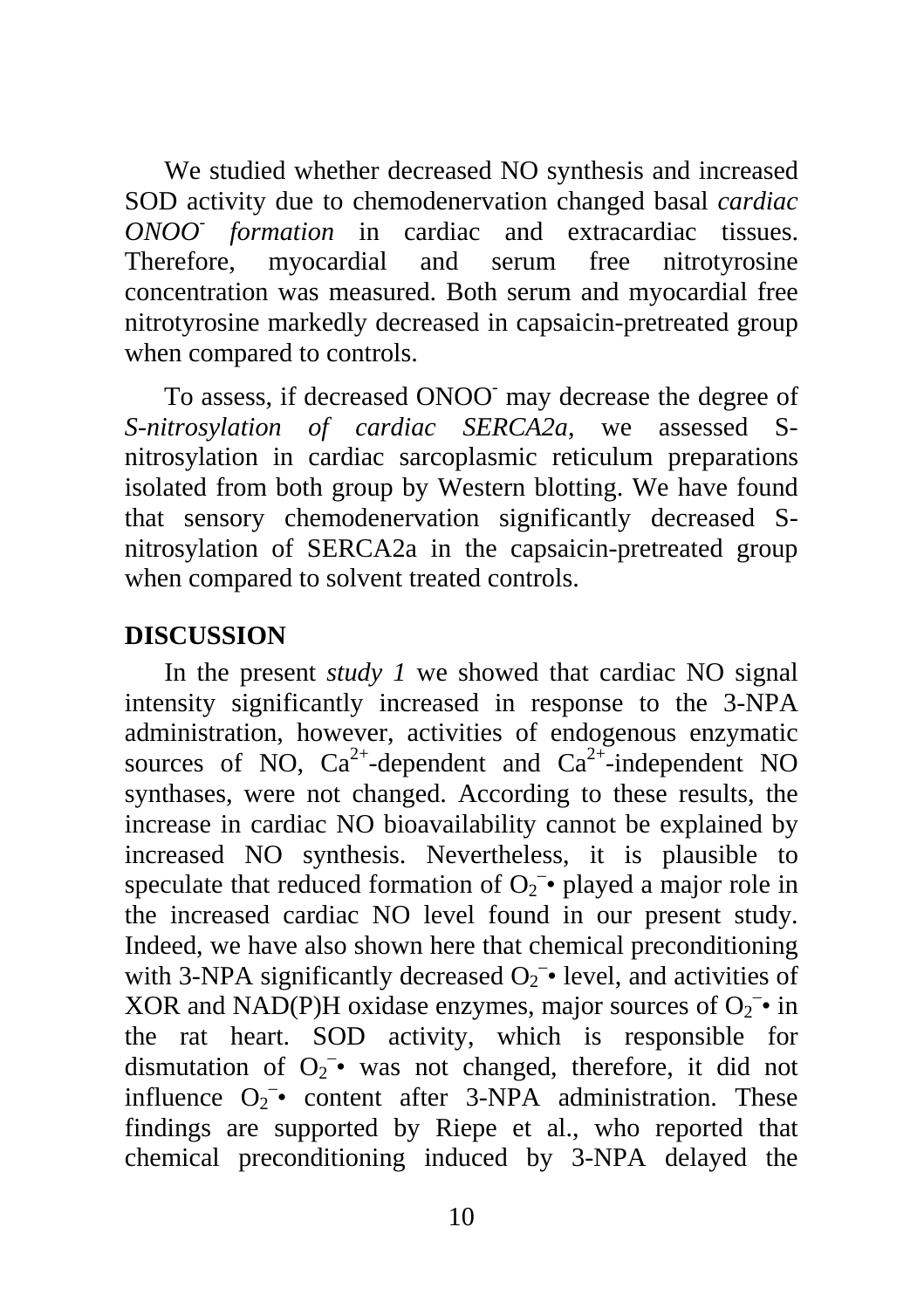hypoxia-induced increase in NADH oxidase activity in rat hippocampus. In contrast, others have shown that 3-NPA treatment is associated with generation of reactive oxygen species in brain. However, in these studies high concentration or repeated applications of 3-NPA were applied not to induce chemical preconditioning but to examine the neurotoxic effect of 3-NPA to study neurodegenerative disorders. To investigate the role of ONOO in 3-NPA-induced chemical preconditioning, we measured 3-nitrotyrosine, a ONOOmarker concentration in the serum 3 h after 3-NPA treatment. and we found that 3-NPA administration significantly reduced formation of ONOO. Decreased cardiac XOR and NADH oxidase activities which resulted in a reduced  $O_2$  • production explain the reduced generation of ONOO. In our previous studies, we have shown that although the first brief cycle of preconditioning ischaemia/reperfusion significantly enhanced ONOO formation, after the third cycle of ischaemia/reperfusion ONOO- formation was significantly reduced. This showed that ONOO might act as a trigger of preconditioning but preconditioning in turn decreases increased formation of ONOO upon ischaemia/reperfusion and thereby confers cardioprotection. Taken together, acute 3-NPA treatment may induce increased formation of reactive oxygen species, however, 3 h after treatment, a significant reduction in formation of reactive oxygen species including ONOO<sup>-</sup> occurs, which results in cardioprotection.

Our *study 2* is the first demonstration that capsaicinsensitive sensory neurons regulate myocardial relaxation via maintaining basal ONOO formation and SERCA2a Snitrosylation. We have previously shown that sensory chemodenervation leads to impaired myocardial relaxation with a concomitant decrease in cardiac NO content, however, its mechanism remained unclear. In the present study, we confirmed that capsaicin-induced sensory denervation leads to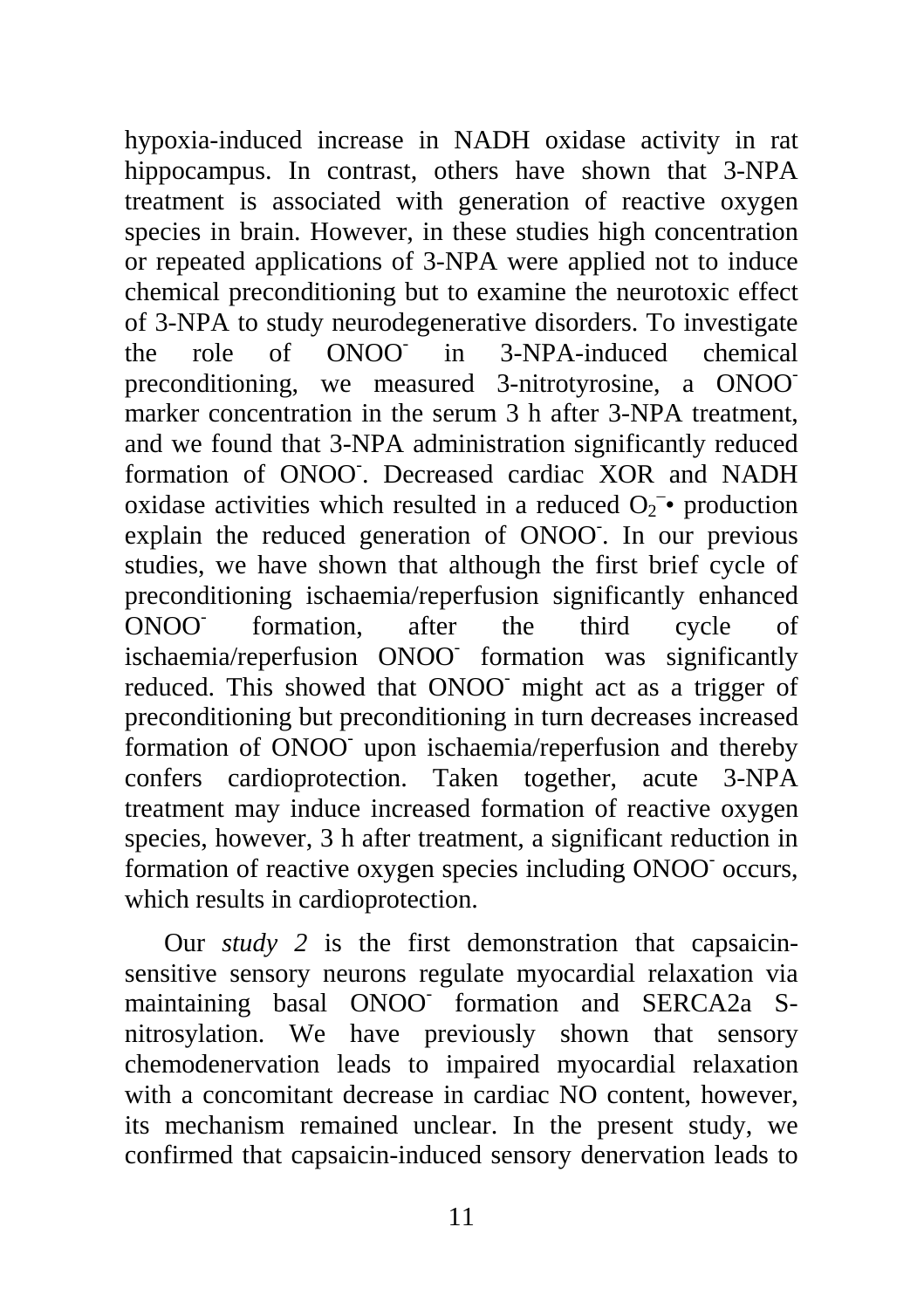impaired cardiac relaxation characterized by elevation of LVEDP and to decreased cardiac NO availability. Here we further examined the mechanism of reduced cardiac NO content and showed that it is due to decreased expression of endothelial NOS and therefore decreased enzymatic activity of  $Ca^{2+}$ -dependent NOS.

Our further interesting finding is that capsaicinpretreatment led to altered expression of several genes of neural and non-neural origin, such as TRPV-1 (capsaicin receptor), endothelial NOS, matrix metalloproteinase-13, cytochrom P450, farnesyl-transferase, etc. None of the genes have been previously shown to be involved in the mechanism of the cardiac functional effects of sensory chemodenervation by capsaicin. These results points out that capsaicin-sensitive sensory nerves play a significant role in the regulation of a variety of neuronal and non-neuronal genes in the heart.

To further examine if reduced basal NO content may lead to decreased basal ONOO- formation, we systematically measured  $O_2^-$  formation, as ONOO is formed from the rapid non-enzymatic reaction of NO and  $O_2$ <sup>-</sup>. Activities of major enzymatic sources of  $O_2^-$  in the heart, XOR and NADPH oxidase were not changed, however, cardiac activity of SOD, the major enzyme for  $O_2$ <sup>-•</sup> removal was significantly increased by systemic sensory chemodenervation. Myocardial  $O_2^$ content as assessed by dihydroethidium staining was approximately 30% lower in the capsaicin-treated group, however, it did not reach a statistically significant difference. Nevertheless, these findings indicate that at least there is a tendency of decreased basal  $O_2$  availability in the myocardium when sensory neural function was ablated by capsaicin. To examine if diminished NO and  $O_2$  • availability in the myocardial tissue may lead to decreased formation of ONOO, we measured serum and cardiac free nitrotyrosine (marker of ONOO<sup>-</sup>) levels. Myocardial free nitrotyrosine level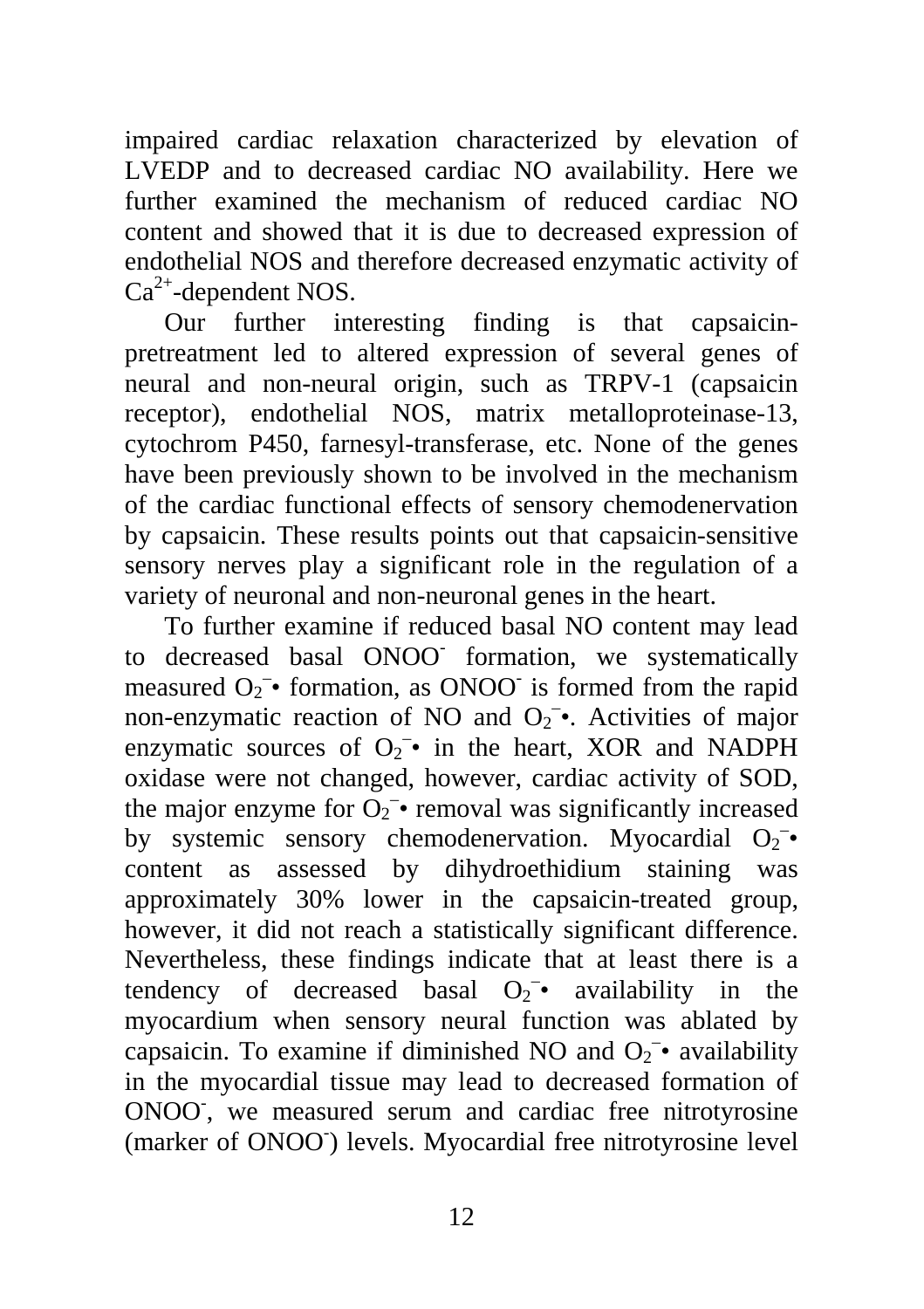was significantly decreased due to capsaicin pre-treatment. This was further supported by decreased nitrotyrosine level in the serum. These results clearly show that due to systemic sensory chemodenervation, there is a decrease in basal cardiac and systemic ONOO<sup>-</sup> formation.

Although earlier ONOO- has been thought to be a purely toxic reactive nitrogen species, recently, it has been shown that basal ONOO- production plays an important role as a regulator of several cellular mechanisms via protein nitrosylation of some enzymes. Nitrosylation of Cys349 has been shown to be responsible for the activation of the SERCA2a by ONOOthereby maintaining the normal physiological function of SERCA2a in myocardial relaxation. Here we have found that decreased basal ONOO formation due to sensory chemodenervation resulted in a significant decrease in Snitrosylation of SERCA2a and impaired relaxation of the heart characterized by increased LVEDP, the most sensitive hemodynamic marker for impairment of myocardial relaxation.

## **NEW OBSERVATIONS:**

1. 3-NPA induces pharmacological preconditioning thereby limiting infarct size

2. This effect is associated with increased cardiac NO bioavailability and reduced ONOO and  $O_2$  formation via inhibition of cardiac XOR and NADH oxidase activities.

3. Capsaicin-sensitive sensory nerves may play a significant role in the regulation of the expression of a variety of neuronal and non-neuronal genes in the heart and possibly in other tissues as well.

4. Sensory chemodenervation decreases cardiac NO availability via decreased expression of  $Ca^{2+}$ -dependent NOS and increases SOD activity thereby leading to decreased basal ONOO- formation and a reduction of S-nitrosylation of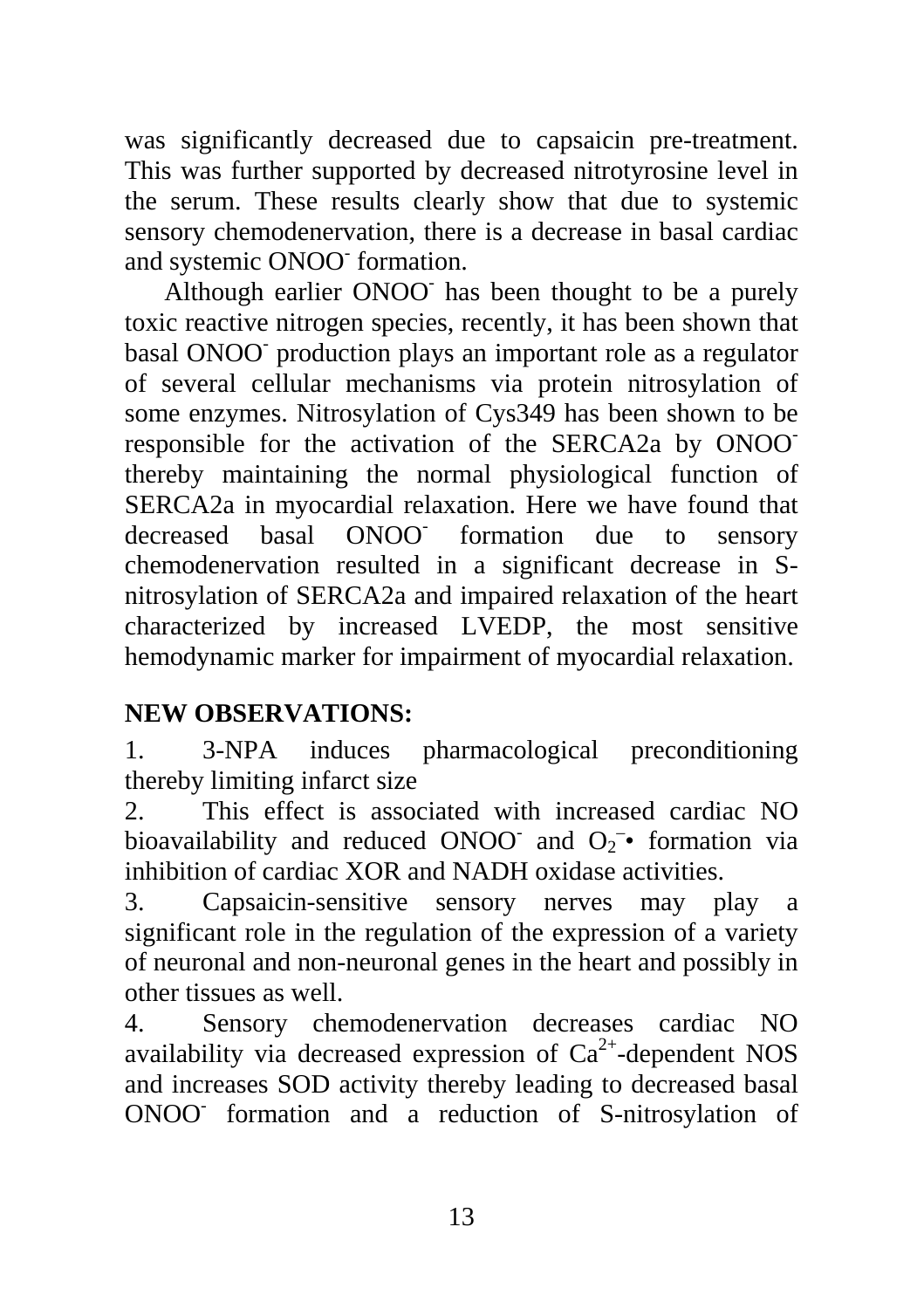SERCA2a, which causes impaired myocardial relaxation characterized by increased LVEDP.

5. We here demonstrate for the first time in the literature that capsaicin-sensitive sensory neurons regulate myocardial relaxation via maintaining basal ONOO formation and SERCA2a S-nitrosylation.

#### **AKNOWLEDGEMENTS**

This work was supported by grants from the Hungarian Ministry of Health (ETT 597/2006, ETT 515/2003), the Hungarian Scientific Research Fund (OTKA F 046810, T046417), and the National Office for Research and Technology (RET OMFB-00067/2005, Asboth-2005, Jedlik NKFP-A1-2006-0029).

I greatly acknowledge to Professor László Dux for providing possibility to work at the Biochemistry department.

I greatly indebted to my tutor, Professor Péter Ferdinandy for his scientific guidance encouragement and support he gave me.

I am especially thankful to Professor Gábor Jancsó, Dr. Tamás Csont and Dr. Csaba Csonka for their useful help and support all the time during my work.

I am grateful to Dr. Ágnes Zvara and Dr. László Puskás for the performance of the DNA-microarray and RT-PCR experiments.

I thank Judit Pipis for the skillful assistance, and Nilufer Turan, Ildikó Huliák, Krisztina Kupai, Dr. Anikó Görbe and Dr. Zoltán Giricz for the collaboration and for the good fellowship.

I am thankful for my wife, Dr. Ágnes Bach, for her assistance and love.